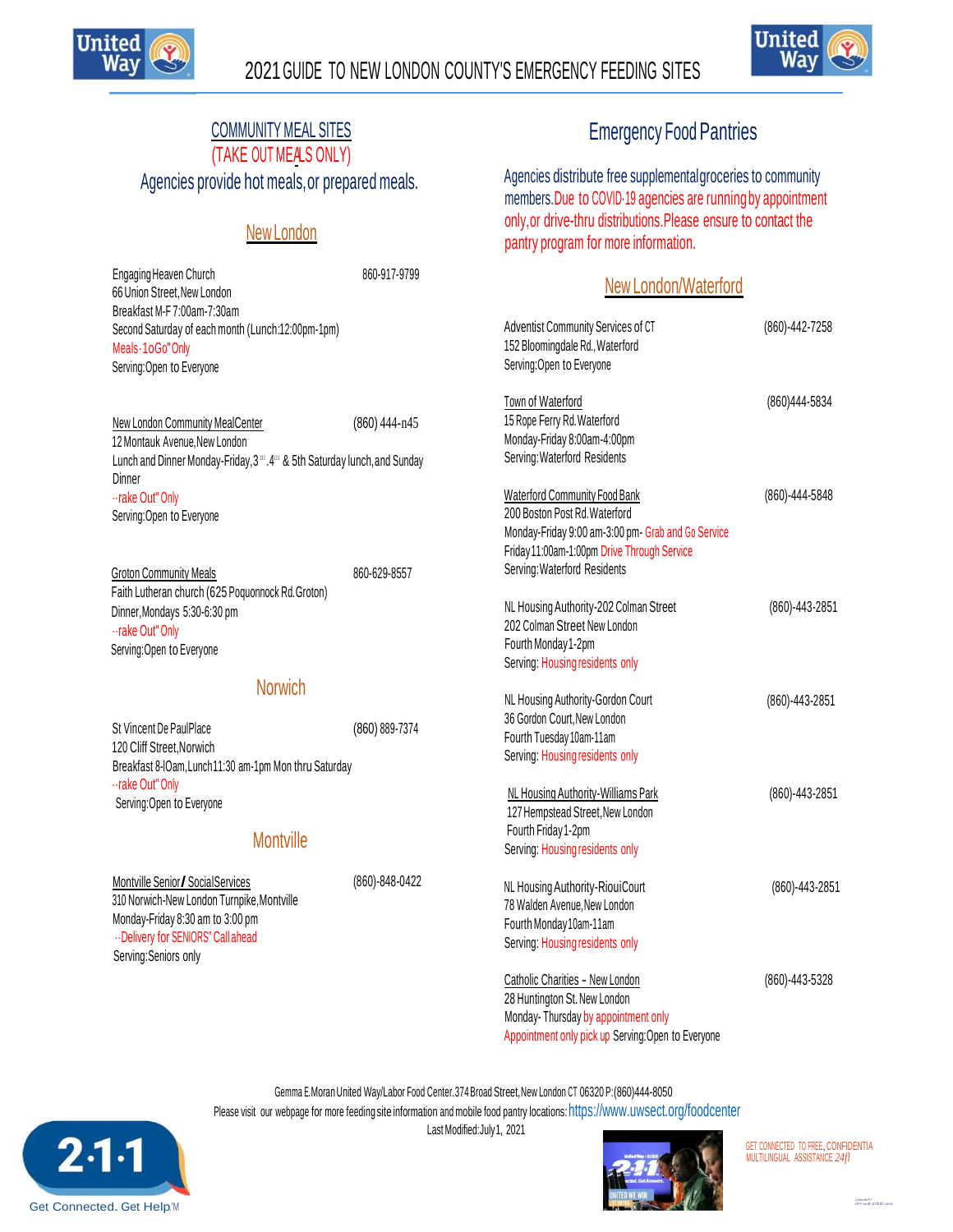

# 2021GUIDE TO NEW LONDON COUNTY'S EMERGENCY FEEDING SITES



#### New London/Waterford Cont. New London/Waterford Cont.

| <b>Alliance for Living</b><br>154 Broad St, New London<br>Wednesdays 8:30am-4:00pm<br>Curbside Pick-Up Only- Call ahead, please stay in cars.<br>Serving: Open to Everyone | (860)-447-0884 ext.235 | New London Elks Club-DailJOnly<br>81 Washington St. New London<br>Thursdays 9:00am-10:30 am<br>Serving: Open to Everyone                                                  | 203-5897966            |
|----------------------------------------------------------------------------------------------------------------------------------------------------------------------------|------------------------|---------------------------------------------------------------------------------------------------------------------------------------------------------------------------|------------------------|
| Lord•s Pant[J<br>76 Federal Street New London<br>Monday-Friday10:00am-12:00pm by appointment only<br>Curbside Pick-Up-Call Ahead- By appointment                           | (860)-443-4989         | Olga's Food Pantry- T.H.E.Church<br>207 Bank St. New London<br>Tuesdays 4-8pm and Saturdays 10am-12pm<br>Serving: Open to Everyone                                        | 860-501-9255           |
| Serving: Open to Everyone<br>New London Area Food Pantry                                                                                                                   | (860) 443-6680         | Eglise Adventiste de 7eme Jour<br>60 Huntington St. New London<br>Sundays 10am-1pm                                                                                        | 860-367-4730           |
| 106 Truman Street, New London<br>Mondays1pm-3 pm; Thursdays10:00am-12:00 pm                                                                                                |                        | Serving: Open to Everyone                                                                                                                                                 |                        |
| Curbside Pick-Up Only- please stay in cars<br>Serving: Open to Everyone                                                                                                    |                        | <b>Norwich</b>                                                                                                                                                            |                        |
|                                                                                                                                                                            |                        | St Vincent De PaulPlace<br>120 Cliff Street, Norwich                                                                                                                      | (860) 889-7374         |
|                                                                                                                                                                            |                        | Monday:1pm-3:00pm, Wednesday10:30am-12:30pm and1:00-3:00pm and<br>Saturday 9:00am-11:00am<br>Pre-packed bags pick up- Come in during service hours                        |                        |
|                                                                                                                                                                            |                        | Serving: Open to Everyone                                                                                                                                                 |                        |
| Jewish Federation Senior and Community Services<br>28 Channing Street, New London                                                                                          | (860)-444-6333         | Catholic Charities - Norwich                                                                                                                                              | (860)-889-8346         |
| Monday-Friday Call between 9am-11:30am for pick up 1pm-2pm<br>Curbside Pick-Up Only- by appointment only- please stay in cars<br>Serving: Open to Everyone                 |                        | 331 Main Street, Norwich<br>Wednesday1:30-3:30, Friday1:00-3:30, Last Thursday of the month from 4:00-                                                                    |                        |
| New London Salvation Army<br>11 Gov. Winthrop Blvd., New London                                                                                                            | (860)-443-6409         | 6:00 pm, or by APPT EMERGENCY ONLY<br>Curbside Pick-Up Only- please stay in cars<br>Serving: Open to Everyone                                                             |                        |
| Monday-Wednesdays and Fridays by appointment only By<br>appointment Curbside Pick-Up - please stay in cars<br>Serving: Residents of Clinton to Pawcatuck (Lower NL County) |                        | Reliance HealthPenobscot Place                                                                                                                                            | (860)-887-6536 Ext.530 |
| Whale(s Helping Whale(s Food Pant[J<br>81 Washington St. New London                                                                                                        | (203)589-7966          | 2 Cliff St. Norwich<br>Monday-Friday 8am-4 pm<br>By appointment only                                                                                                      |                        |
| Tuesdays 4-6:30pm; Saturdays llam-1:00 pm<br>Serving: Anyone is welcomed                                                                                                   |                        | Serving:InternalProgram Residents for Reliance Health members and<br><b>Emergency Pantry for Norwich Residents</b>                                                        |                        |
| St. Ma!J's Church Food Pantry<br>10 Huntington St. New London<br>Mobile Distribution Fridays 2:30 pm-4:30 pm<br>Serving: Open to Everyone                                  | (203)469-5000          | Rosalyn Allen Food Pantry At UCFS Healthcare<br>47 Town St Norwich<br>Monday-Friday 8:00am-2:00pm<br>Call for Appointment. Grab & Go system.<br>Serving: Open To Everyone | (860) 822-4146         |

Gemma E.MoranUnited Way/Labor Food Center,374Broad Street,New London CT 06320 P:(860)444-8050 Please visit our webpage for more feeding site information and mobile food pantry locations: [https://www.uwsect.org/foodcenter](http://www.uwsect.org/foodcenter) Last Modified: July 1, 2021





GET CONNECTED TO FREE<mark>, CONFIDENTIA</mark><br>MULTILINGUAL ASSISTANCE 24fl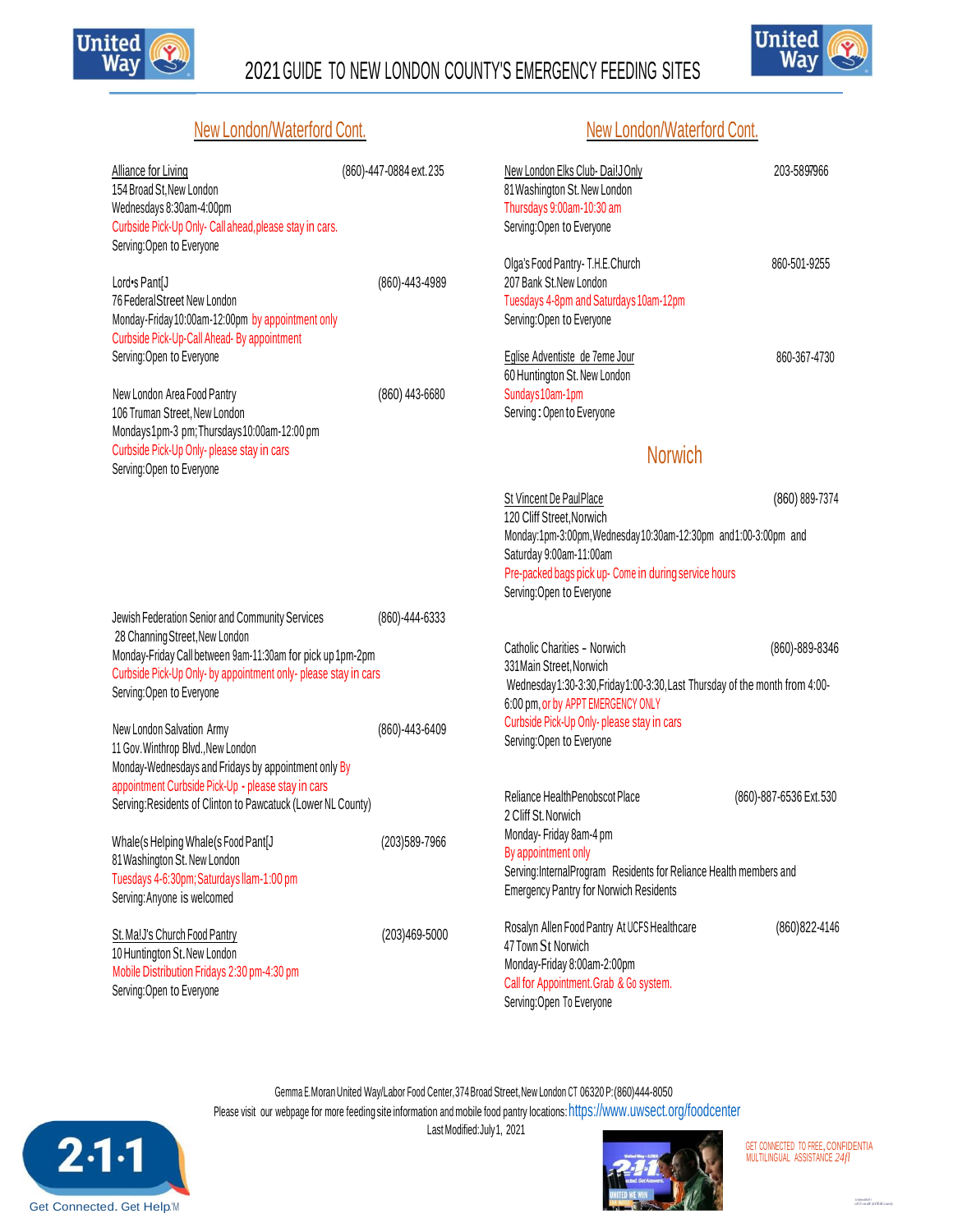

## 2021GUIDE TO NEW LONDON COUNTY'S EMERGENCY FEEDING SITES



**Groton** 

## **Norwich Continued...**

| El Shaddai Worship Center<br>115 Hickory Street Norwich<br>Friday II:OOam-1:00 pm, Saturday 10:00am-1:00 pm, Sunday Bam, 10:30am<br>Call for Appointment. Grab & Go system.<br>Serving: Open to everyone | (860) 816-0718 | <b>Bent Crandall</b><br>649 Buddington Road, Groton<br>Monday-Friday Bam-4pm<br>** Call for Appointments. Grab & Go System.<br>Serving: New London County Residents                                | (860)-445-1666 |
|----------------------------------------------------------------------------------------------------------------------------------------------------------------------------------------------------------|----------------|----------------------------------------------------------------------------------------------------------------------------------------------------------------------------------------------------|----------------|
| Eglise Evangeligue PS231nc.<br>134 Boswell Ave.Norwich<br>Wednesdays10:00am-12:00pm<br>Grab & Go system.<br>Serving: Open to Everyone                                                                    | (860) 574-0110 | <b>Groton Human Services</b><br>2 Fort Hill Road, Groton<br>Monday-Friday 8:30 am- 4:30pm by appointment preferred<br>Curbside Pick-Up Only- please stay in cars<br>Serving: Groton Residents Only | (860)441-6760  |
| Norwich Free Academy<br>305 Broadway, Norwich<br>Delivery & Pick Up By Appointment Only- Call for registration<br>Serving: Norwich Free Academy Students Only                                            | (860)383-9964  | MTC/UAW<br>18 Pleasant Street, Groton<br>Thursdays 9:30am-11:30am<br>Curbside Pick-Up Only- please stay in cars<br>Serving: Open To Everyone                                                       | (860) 445-8619 |
| Madonna Place<br>860-886-6600<br>240 Main Street, Norwich<br>Monday-Friday 9:00am-3:00pm<br>Call for Appointment. Grab & Go system.                                                                      |                | <b>Colchester</b>                                                                                                                                                                                  |                |
| Serving: New London County families with children under 18 in their custody<br>only<br>Diapers and Baby Food available                                                                                   |                | <b>Colchester Youth and Social Services</b><br>127 Norwich Avenue, Colchester<br>Thursdays 9:00am-11:am and 1:00pm-4:00pm                                                                          | (860)-537-7235 |
| City of Norwich Mobile<br>28 Stonington Rd.Norwich<br>Mondays 9:30am-12:00pm<br>Drive-Thru Distribution system<br>Serving: Open to everyone                                                              | 203-469-5000   | Emergency bags always available<br>Curbside Pick-Up Only- please stay in cars- call ahead for appt<br>Serving: Colchester Residents                                                                |                |
| <b>Ledyard/Gales Ferry</b>                                                                                                                                                                               |                | Town of Salem Food Pantry<br>270 Hartford Rd. Salem<br>Monday-Friday 8:00 am-4:00 pm                                                                                                               | (860) 859-3873 |
| New Life Christian Fellowship Food Pantry<br>1129 Center Groton Rd. Ledyard<br>2nd and 4th Saturdays 9am-11am                                                                                            | (860)-464-9098 | <b>Delivery Services only</b><br>Serving: Colchester, Salem and Oakdale Residents                                                                                                                  |                |
| Curbside Pick-Up Only- please stay in cars<br>Serving: Open to Everyone                                                                                                                                  |                | East Lyme/Oid Lyme                                                                                                                                                                                 |                |

Town of Ledyard SocialService (860)-464-3222 741ColonelLedyard Highway,Ledyard Monday-Thursday 9:30 am-11:30am and1:30pm-3:30pm Curbside Pick-Up Only- please stay in cars Serving: Ledyard Residents

Shoreline Soup Kitchens St. John's EpiscopalCommunity Church (860) 388-1988 400 Main Street,Niantic Thursday 5-6pm Curbside Pick-Up Only- please stay in cars \*\*Serving: Chester, Clinton, Deep River, Essex, East Lyme, Old Lyme and Lyme,

Killingworth,Madison,Old Saybrook and Westbrook.

Gemma E.MoranUnited Way/Labor Food Center,374Broad Street,New London CT 06320 P:(860)444-8050

Please visit our webpage for more feeding site information and mobile food pantry locations: [https://www.uwsect.org/foodcenter](http://www.uwsect.org/foodcenter)



Last Modified:July1, 2021



GET CONNECTED TO FREE, CONFIDENTIA MULTILINGUAL ASSISTANCE *24fl*